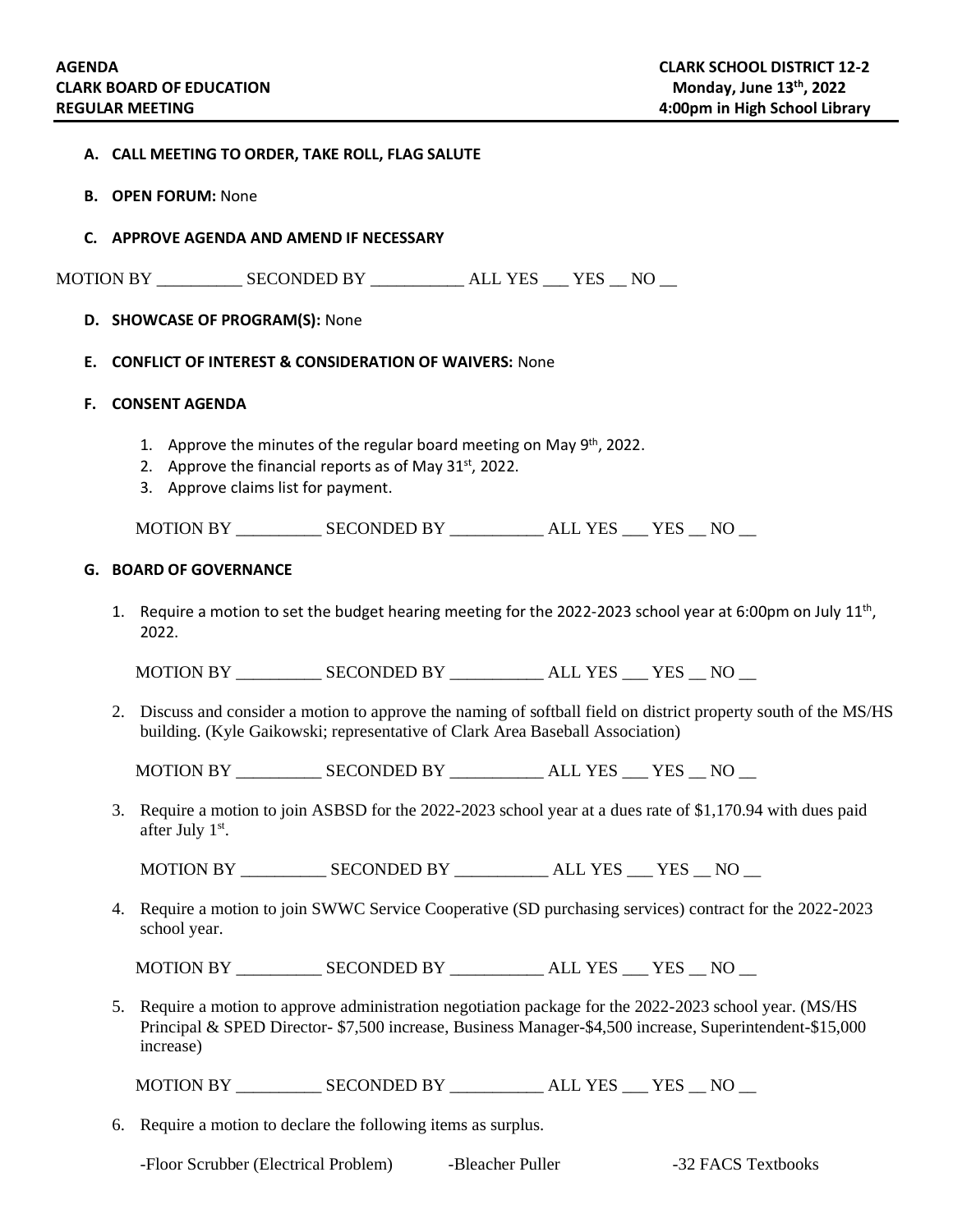| -2 Sections of HJ Pro-Pit | -24 Maroon chairs (cracked)    | -30 Computer Monitors |
|---------------------------|--------------------------------|-----------------------|
| -42 Computer Towers       | -6 Printers (varied condition) |                       |

MOTION BY \_\_\_\_\_\_\_\_\_\_ SECONDED BY \_\_\_\_\_\_\_\_\_\_\_ ALL YES \_\_\_ YES \_\_ NO \_\_

7. Approve the Southeast Interactive Long Distance Learning agreement.

MOTION BY \_\_\_\_\_\_\_\_\_\_ SECONDED BY \_\_\_\_\_\_\_\_\_\_\_ ALL YES \_\_\_ YES \_\_ NO \_\_

8. Review, discuss, and approve Clark School District Return-to-School safety plan for 2022-2023 school year (COVID).

MOTION BY \_\_\_\_\_\_\_\_\_\_ SECONDED BY \_\_\_\_\_\_\_\_\_\_\_ ALL YES \_\_\_ YES \_\_ NO \_\_

9. One school board petition was returned for the one seat up for election by the incumbent Robert Steffen. No school board election will be held in 2022.

## **H. STAFF/STUDENT SERVICES**

1. Approve the contract of Alicia Turnquist as Elementary Music/5th Grade Band teacher for the 2022-2023 school year. (Salary: \$42,500)

MOTION BY \_\_\_\_\_\_\_\_\_\_ SECONDED BY \_\_\_\_\_\_\_\_\_\_\_ ALL YES \_\_\_ YES \_\_ NO \_\_

2. Approve the hire of Shelby Rosenau as Elementary Paraprofessional & Dance Coach for the 2022-2023 school year. (Salary: \$13.50/hr , Dance Stipend: \$3,625)

MOTION BY \_\_\_\_\_\_\_\_\_\_\_\_ SECONDED BY \_\_\_\_\_\_\_\_\_\_\_\_ ALL YES \_\_\_ YES \_\_ NO \_\_\_

3. Approve resignation of Christina Flora as Middle School Special Education Teacher.

MOTION BY \_\_\_\_\_\_\_\_\_\_ SECONDED BY \_\_\_\_\_\_\_\_\_\_\_ ALL YES \_\_\_ YES \_\_ NO \_\_

4. Approve Harrison Wookey as Assistant Varsity Football coach for the 2022-2023 school year. (\$3,536 stipend)

MOTION BY \_\_\_\_\_\_\_\_\_\_ SECONDED BY \_\_\_\_\_\_\_\_\_\_\_ ALL YES \_\_\_ YES \_\_ NO \_\_

5. Approve Dave Severson as Head Varsity Football coach for the 2022-2023 school year. (\$4,565 stipend)

MOTION BY \_\_\_\_\_\_\_\_\_\_\_\_ SECONDED BY \_\_\_\_\_\_\_\_\_\_\_\_ ALL YES \_\_\_ YES \_\_ NO \_\_\_

6. Approve the hire of Angela Graves as Elementary Paraprofessional for the 2022-2023 school year. (\$13.50/hr)

MOTION BY \_\_\_\_\_\_\_\_\_\_\_\_\_ SECONDED BY \_\_\_\_\_\_\_\_\_\_\_\_\_ ALL YES \_\_\_ YES \_\_ NO \_\_

7. Approve Dave Dohmann as JH Football coach for the 2022-2023 school year. (\$2,376 stipend)

MOTION BY \_\_\_\_\_\_\_\_\_\_ SECONDED BY \_\_\_\_\_\_\_\_\_\_\_ ALL YES \_\_\_ YES \_\_ NO \_\_